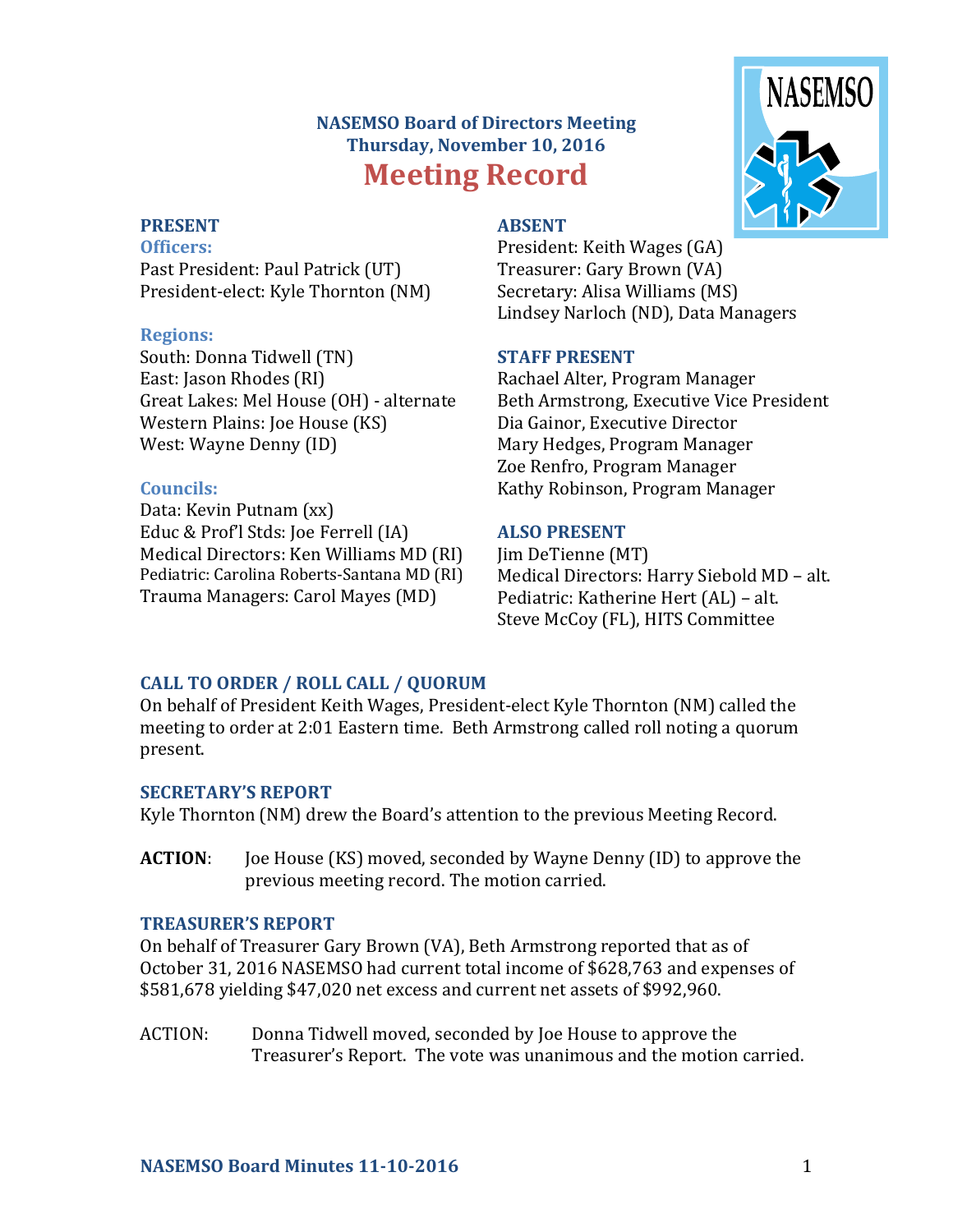### **PRESIDENT'S REPORT**

Kyle conveyed President Wage's special request that each state EMS official complete the survey on the evolution of the state EMS office and how NASEMSO can support, to prepare for the Board Retreat.

### **EXECUTIVE DIRECTOR'S REPORT**

**UNC National Collaborative for Bio-Preparedness** – NASEMSO HQ has completed all paperwork and awaits UNC contracts office action to begin the project.

**NREMT REPLICA** – Sue Prentiss is working to finish revisions to the microsite in addition to advocacy and outreach.

**NEPS** – this award supports council and committee work through November 2017. Focuses on core service delivery to the states in the form of technical assistance, national leadership and improvements in system effectiveness.

**CAP-6** – this project will hopefully result in improved approaches and conditions for service members transitioning to civilian roles. It is winding down and a publication will be released soon with NAEMSE that outlines educational approaches that have been adopted in various parts of the country.

**CAP-7** – EMS Compass will release 14 measures very soon. State EMS offices will be asked to help with messaging to ask users to give the measures a test run.

**Fatigue in EMS** – work will occur through 2018. There is currently evidence synthesis and grading.

**Implementation of EBG** – The project final report was submitted just after our Fall Meeting.

**SOP Revision Proposal** – NHTSA awarded the project to NASEMSO the end of September and the project kick-off meeting occurred two weeks ago.

**Baylor EIIC** – Diaa Alqusairi of the EMSC Innovation & Improvement Center described plans for a prehospital quality indicator needs assessment. Dia Gainor shared that she and Keith Wages attended an EMSC planning meeting in DC last week; Baylor has contracted for support from NASEMSO to assure pediatric focus with its undertakings.

**ASPR Transport of Highly Infectious Patients** – this is a new project and an expert panel is being populated now with Emory and NETEC.

**NIST [www.SafeAmbulances.org](http://www.safeambulances.org/)** - Dia asked board members to visit the site and provide feedback on its utility and contents.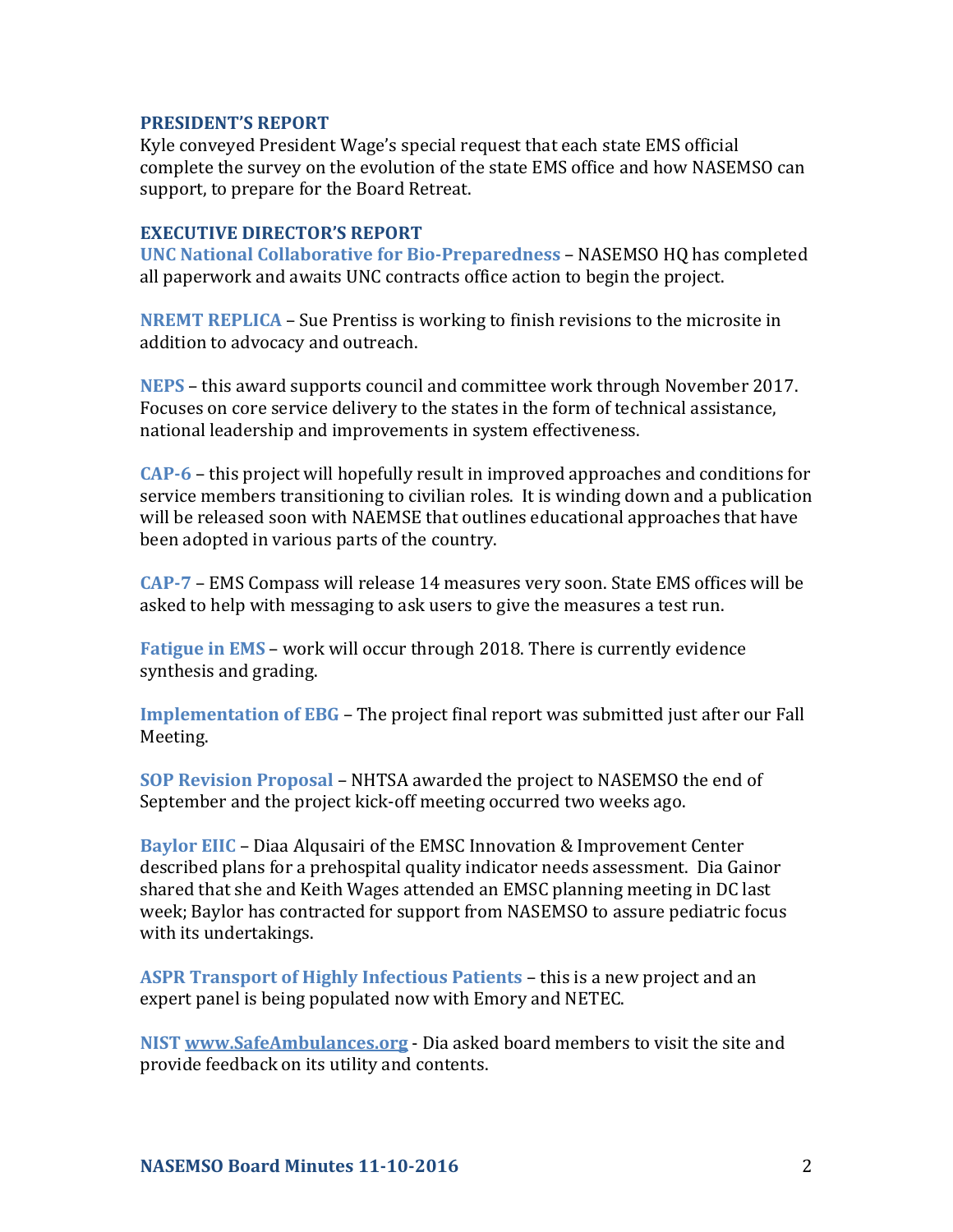### **MANAGEMENT DISCLOSURES AND RECOMMENDATIONS**

Beth explained that ASMI is required to present these disclosures and recommendations annually in order to maintain its accreditation:

- Recommend an annual performance evaluation of ASMI according to the contracted scope of work. *(ANSI standard 3.2 and 5.1)*
- **Remind client leadership of management agreement terms and scope of work.** *(ANSI standard 3.4)*
- **Present an Annual Work Plan for the client for the upcoming year.** NOTE – NASEMSO accomplishes this at Board Retreat.

*(ANSI standard 4.2)*

- Circulate completed I-990 to boards annually. *(ANSI standard 6.1)*
- **Disclose all income for the preceding fiscal year from hotel and other commissioners,** finder's fees and any other sources. Because ASMI is accredited by the International Travel Agency Network (#49-6-5876-6), commission is earned on hotel rooms after the lowest possible room rate is extended for hotel contracts. In 2015, ASMI received \$16,581.59 in commission earned from NASEMSO's meetings.

*(ANSI standard 6.5)*

- **Propose an independent review or audit of all financial transactions and records by a** qualified third party, paid for by the client. NOTE – NASEMSO undertakes an A-133 each year in conjunction with its federal contracts reporting requirements. *(ANSI standard 6.6)*
- The ANSI standard is for ASMI to recommend General Liability and Association Professional Liability Insurance Policies. NASEMSO currently has the General Liability policy. Additionally, I am recommending Workers Compensation coverage given the number of contracted personnel retained by the Association for federal projects. I have asked for a price quote and will provide it when available.

*(ANSI standard 6.7)*

 ASMI has a crisis communications plan in the event that a catastrophe impacts HQ operations. Offsite ASMI POC Rachael Alter (Missoula, MT) can be reached at [alter.asmi@gmail.com,](mailto:alter@nasemso.org) 208-949-8630. She is prepared to manage client communications including board of directors and membership notices as well as funnel web site content to off-site ASMI POC Karen Thompson (Asheville, NC), [karen@shadyvale.com,](mailto:thompson@shadyvale.com) 703-499-0441.

*(ANSI standard 11.3.2)*

ACTION: The disclosures and recommendations were accepted without objection.